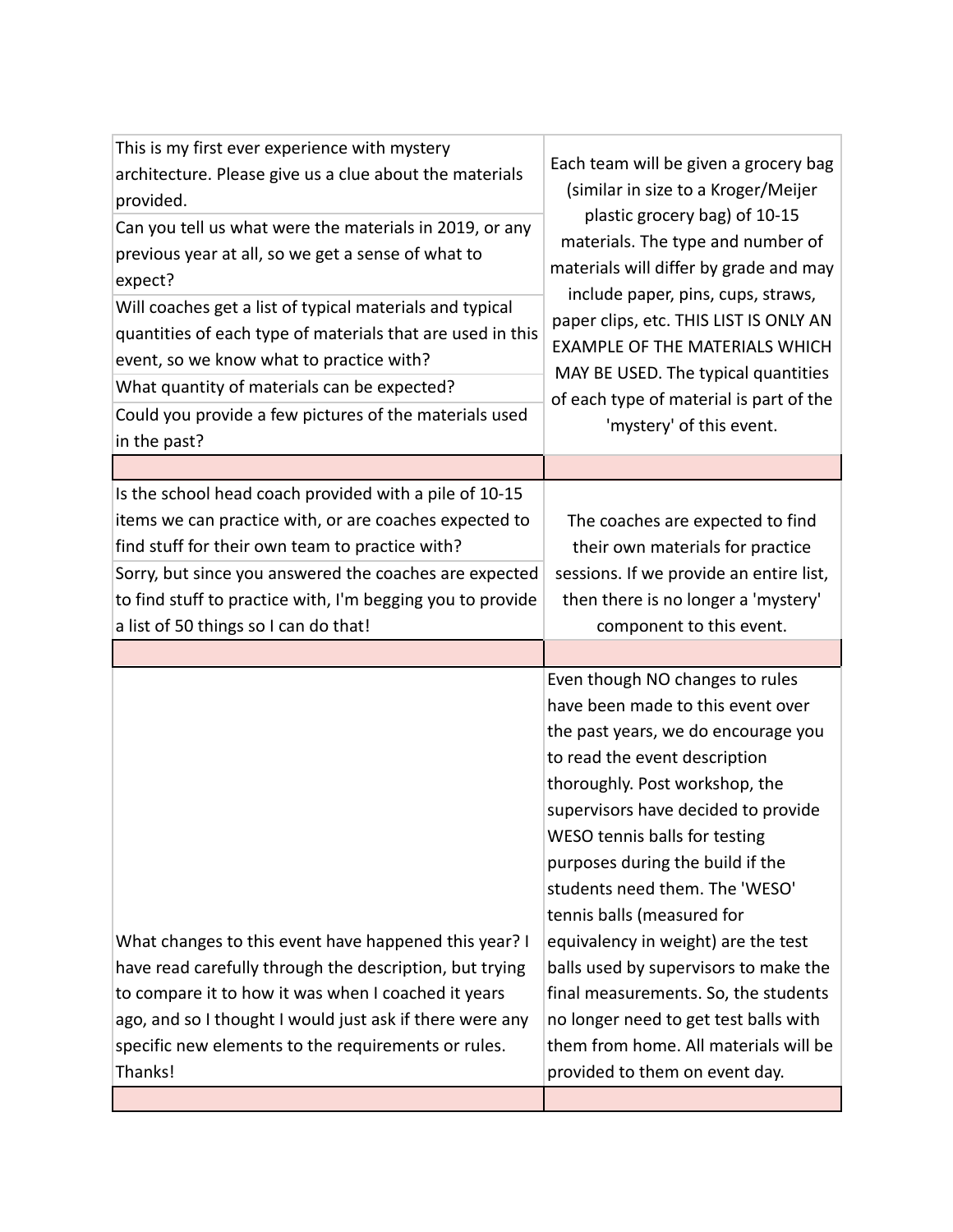|                                                         | Every team is provided with their own          |
|---------------------------------------------------------|------------------------------------------------|
|                                                         | floor space and we try to block the            |
|                                                         | view of other teams' builds with               |
|                                                         | partitions. Most teams are very                |
|                                                         | focused since they know the build              |
|                                                         | time is only 20 mins. The supervisors          |
| Are the teams going to be able to see each other's      | and volunteers also encourage them             |
| structures during the competition?                      | to be focused on their build.                  |
|                                                         |                                                |
|                                                         | Three feet of tape (Scotch brand               |
|                                                         | masking tape, $\frac{1}{2}$ inch width) in the |
|                                                         | form of three strips of 1 foot each will       |
|                                                         | be provided per team. The students             |
| Other than the 3 feet of tape, are there any other      | can cut it into pieces as per their need       |
| adhesives or connectors provided? (Mailing labels,      | (kid safe scissors will be provided). No       |
| rubber bands, etc.)                                     | extra tape will be provided.                   |
|                                                         |                                                |
|                                                         | We will have supervisors and a                 |
|                                                         | sufficient number of volunteers in the         |
|                                                         | test room. Students can raise their            |
|                                                         | hand or request a 'measurement'. We            |
|                                                         | will ask them to state if they need a          |
|                                                         | reading (not final, but just for their         |
| How does a student or a team request a reading or a     | reference) or a final (official)               |
|                                                         |                                                |
| final measurement? Raise hand? Verbally ask? Other?     | measurement (considered for scoring)           |
| Is there any additional 'task' for the upper grades?    |                                                |
|                                                         | There are NO additional tasks for              |
| (Questions they need to answer, written section, as     |                                                |
| with other events?                                      | upper grades.                                  |
|                                                         |                                                |
|                                                         | A reading (an unofficial                       |
|                                                         | measurement) can be requested with             |
|                                                         | the tennis ball load. It is just for the       |
|                                                         | students' reference and will not be            |
|                                                         | considered for scoring. A 'final'              |
|                                                         | (official) measurement with the                |
| What is the difference between a "reading" and a "final | tennis ball load will be recorded and          |
| measurement?"                                           | considered for scoring. Both will              |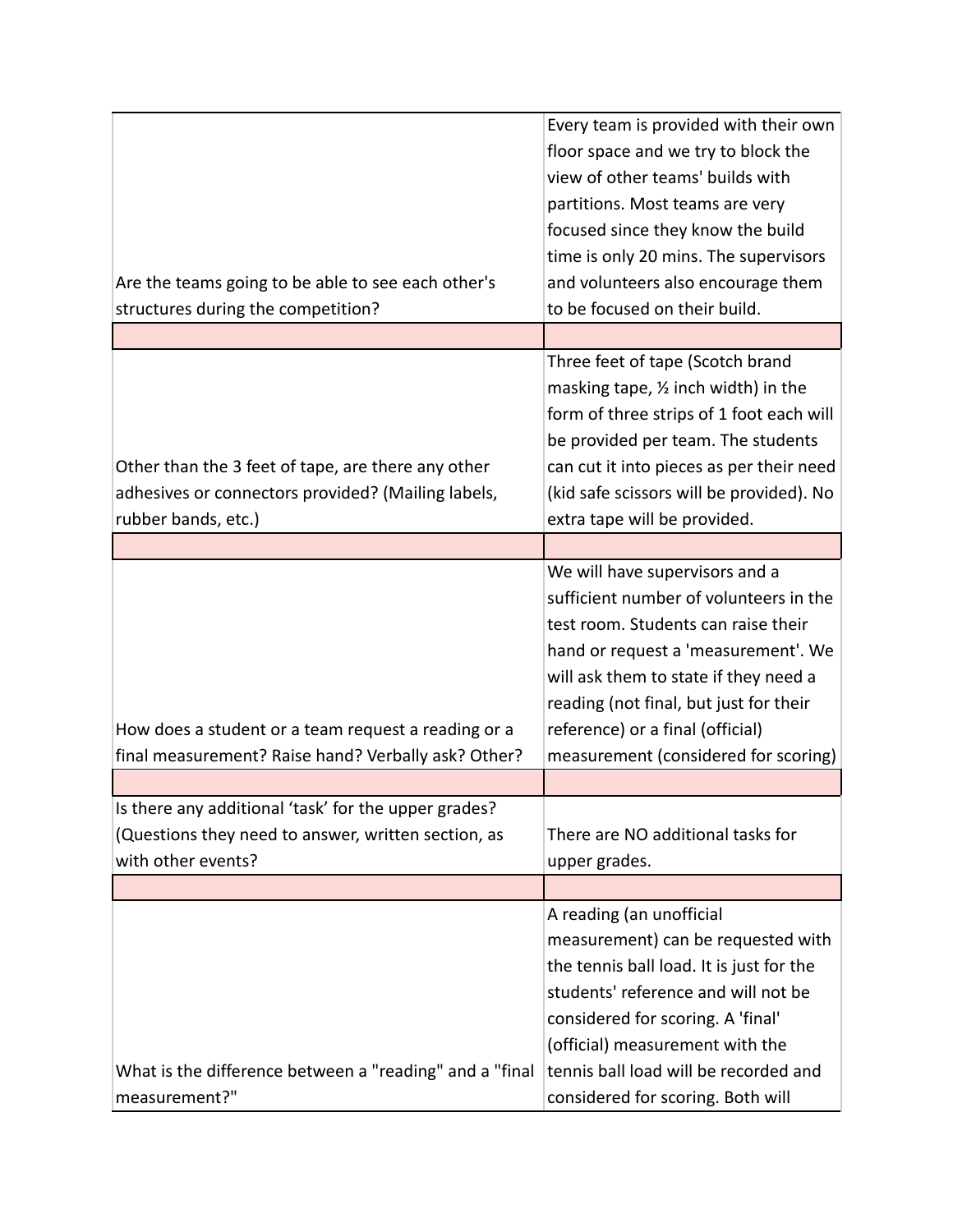|                                                           | involve a height and maximum base       |
|-----------------------------------------------------------|-----------------------------------------|
|                                                           | measurement.                            |
|                                                           |                                         |
|                                                           | A reasonable amount of requests can     |
|                                                           | be made. Keep in mind that there will   |
|                                                           | be several teams in the same room       |
|                                                           | making requests and we will take        |
|                                                           | them on a 'first come, first serve'     |
|                                                           | basis. All this happens in the '20 min' |
|                                                           | build time and we do not stop the       |
|                                                           | clock if they ask for a measurement.    |
| How many official height requests can the kids make?      | We suggest (and will encourage) that    |
| Does only the final recording of height count for your    | the students ask for a final (official) |
| score or can an earlier height request count?             | measurement when they have a            |
|                                                           | decent build so that they have          |
|                                                           | something on record; and they can       |
|                                                           | continue building till completion. In   |
|                                                           | case the structure falls at the end of  |
|                                                           | the build, we will consider the best of |
| if the kids have a structure built before time is up, can | the 'final' measurements they have      |
| they request a measurement at that time? and then if      | on record. Even if the structure is     |
| desired, continue building and request a second (or       | intact at the end of the build, we will |
| third, etc) measurement? if so, do you count the tallest  | consider the best of the 'final'        |
| measurement, or the final one?                            | measurements they have on record.       |
|                                                           |                                         |
|                                                           | This would have to be the event         |
| I do have 5 kids in the team, how can I track them and    | coach or the school head coach's        |
| select 2 kids to the event?                               | decision.                               |
|                                                           |                                         |
| Can you give us an estimate of how tall some of the       | The height of the structures depends    |
| structures that have won from the past were? I know it    | on the materials for the event. So, we  |
| is not about winning, but I would really want to          | cannot give you a reference height.     |
| motivate some of my students to challenge themselves.     | We have had structures in the past      |
| Thanks.                                                   | years which measured a meter and        |
| What is a competitive height, from previous years?        | more.                                   |
|                                                           |                                         |